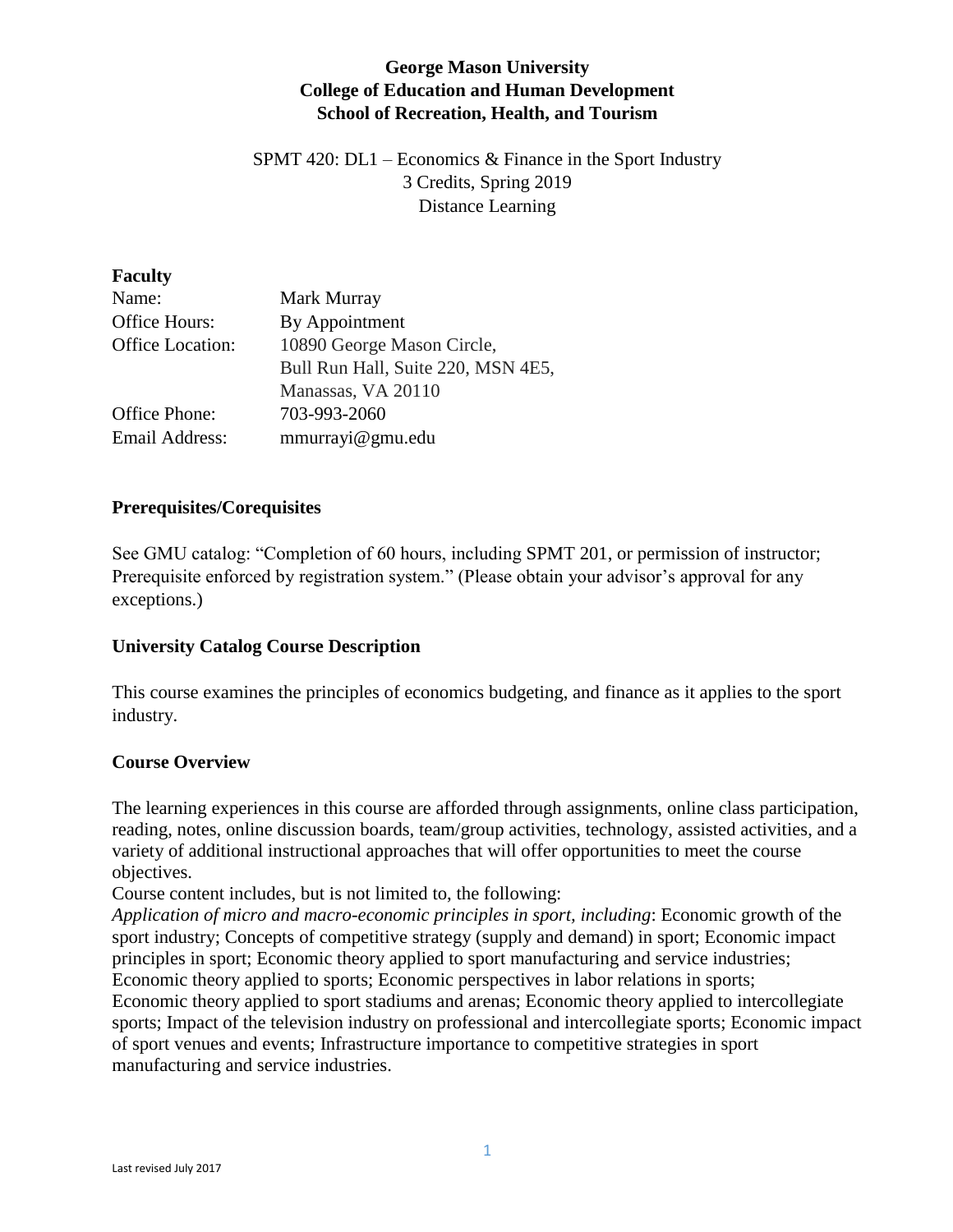*Application of finance, accounting and budgeting principles in sport, including*: Use of financial statements in sport; Sources of revenue for financing in sport (e.g., public sector vs. private sector, governments, membership, fees, PLS, taxes, bonds, etc.); Principles of budgeting in sport; Budgets as a method of control, organization, and reallocation in sport; Budget development in sport; Financial management of sport facilities; Present financial status of the sports industry - collegiate, professional, private, manufacturers; Concessions and merchandising in sport - trademark licensing, inventory, cost control, cash management; For profit and not-for-profit budgeting in sport; Development and sport fund-raising principles and methodology (campaigns, alumni, auctions); Development and presentation of business plans in sport.

### **Course Delivery Method**

# **Under no circumstances, may students participate in online class sessions (either by phone or Internet) while operating motor vehicles. Further, as expected in a face-to-face class meeting, such online participation requires undivided attention to course content and communication.**

This course will be delivered online (76% or more) using an asynchronous format via Blackboard Learning Management system (LMS) housed in the MyMason portal. You will log in to the Blackboard (Bb) course site using your Mason email name (everything before @masonlive.gmu.edu) and email password. The course site will be available on January 21, 2019. Students must have access to a computer with word processing, Excel, PowerPoint/Google Slides, and a webcam with microphone.

### *Technical Requirements*

To participate in this course, students will need to satisfy the following technical requirements:

- High-speed Internet access with a standard up-to-date browser, either Internet Explorer or Google Chrome is required (note: Opera and Safari are not compatible with Blackboard).
- Students must maintain consistent and reliable access to their GMU email and Blackboard, as these are the official methods of communication for this course.
- Students will need a webcam and microphone.
- Students will need access to word processing, Excel, PowerPoint/Google Slides.
- Students may be asked to create logins and passwords on supplemental websites and/or to download trial software to their computer or tablet as part of course requirements.

### *Expectations*

- Course Week: Because asynchronous courses do not have a "fixed" meeting day, our week will **start** on Monday morning at midnight, and **finish** on Sunday at 11:59 p.m.
- Log-in Frequency: Students must actively check the course Blackboard site and their GMU email for communications from the instructor, class discussions, and/or access to course materials at least **five** times per week.
- Participation: Students are expected to actively engage in all course activities throughout the semester, which includes viewing all course materials, completing course activities and assignments, and participating in course discussions and group interactions.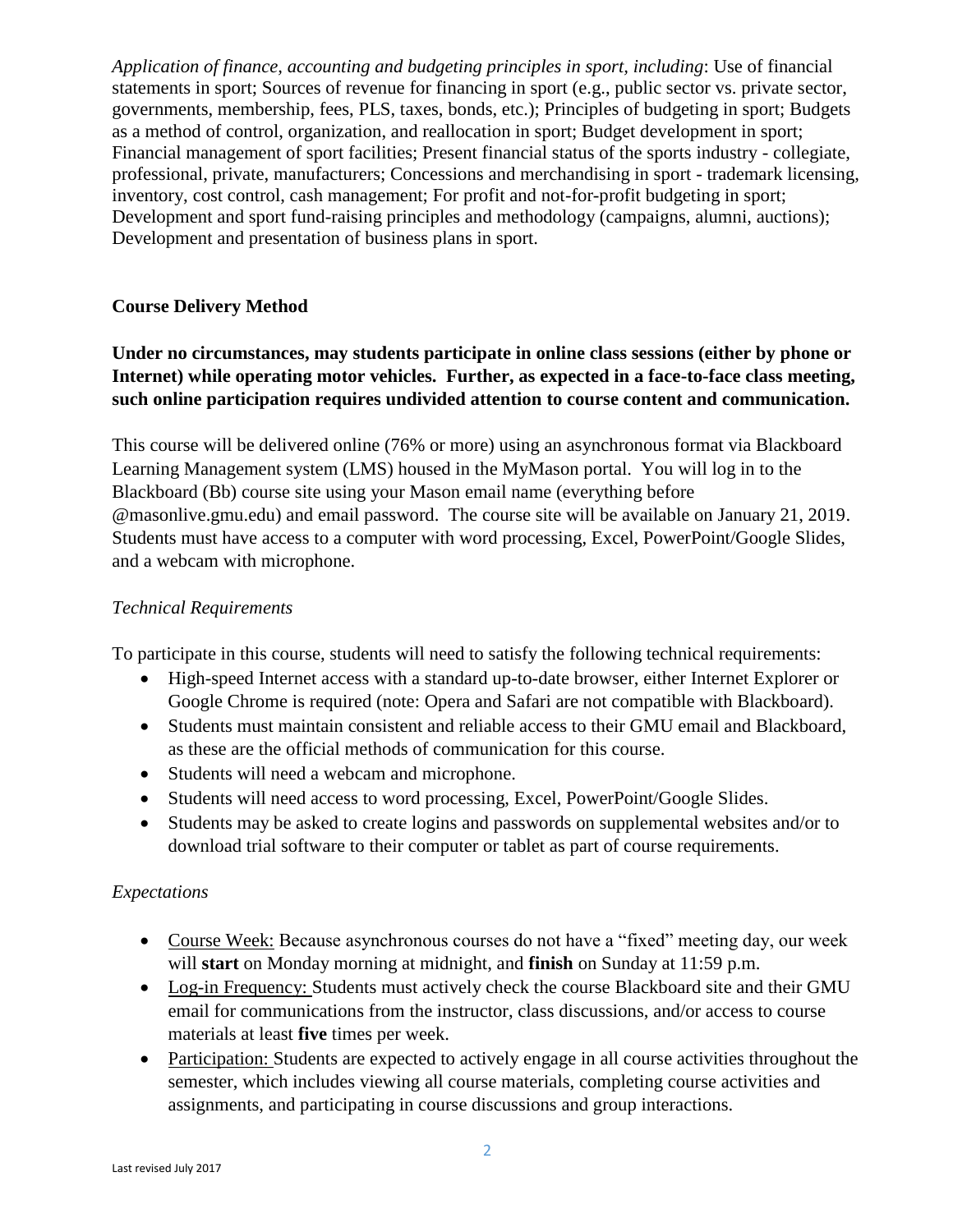- Technical Competence: Students are expected to demonstrate competence in the use of all course technology. Students who are struggling with technical components of the course are expected to seek assistance from the instructor and/or College or University technical services.
- Technical Issues: Students should anticipate some technical difficulties during the semester and should, therefore, budget their time accordingly. Late work will not be accepted based on individual technical issues and will receive a 10% late penalty.
- Workload: Please be aware that this course is **not** self-paced. Students are expected to meet *specific deadlines* and *due dates* listed in the **Class Schedule** section of this syllabus. It is the student's responsibility to keep track of the weekly course schedule of topics, readings, activities and assignments due.
- Instructor Support: Students may schedule a one-on-one meeting to discuss course requirements, content or other course-related issues. Those unable to come to a Mason campus can meet with the instructor via telephone or web conference. Students should email the instructor to schedule a one-on-one session, including their preferred meeting method and suggested dates/times.
- Netiquette: The course environment is a collaborative space. Experience shows that even an innocent remark typed in the online environment can be misconstrued. Students must always re-read their responses carefully before posting them, so as others do not consider them as personal offenses. *Be positive in your approach with others and diplomatic in selecting your words*. Remember that you are not competing with classmates, but sharing information and learning from others. All faculty are similarly expected to be respectful in all communications.
- Accommodations: Online learners who require effective accommodations to insure accessibility must be registered with George Mason University Disability Services.

## **Learner Outcomes or Objectives**

This course is designed to enable students to do the following:

- 1. Apply economic principles in sport, including competitive strategy (supply and demand), and economic theory to sport industries, labor and stadiums/ arenas.
- 2. Identify the application of economic theory across professional and intercollegiate sports.
- 3. Identify sources of revenue for financing sport, including public sector and private sector.
- 4. Apply knowledge of key financial principles and promising practices for building and advocating strategic plans and business cases in sport.
- 5. Recognize key financial principles applicable to sport organizations.
- 6. Describe principles of budgeting, including types, development, for‐profit and not‐for‐profit and use as a method of control, organization, and reallocation.
- 7. Develop an appreciation of financial planning and management for sport facilities.
- 8. Assess the financial status of the sports industry and the role of television in sports.
- 9. Develop an appreciation of the interrelation of business strategic planning, financial management, and economics in the sport industry.
- 10. Describe the economic growth of the sport industry, including the economic impact of sport venues and events, at the professional and collegiate levels.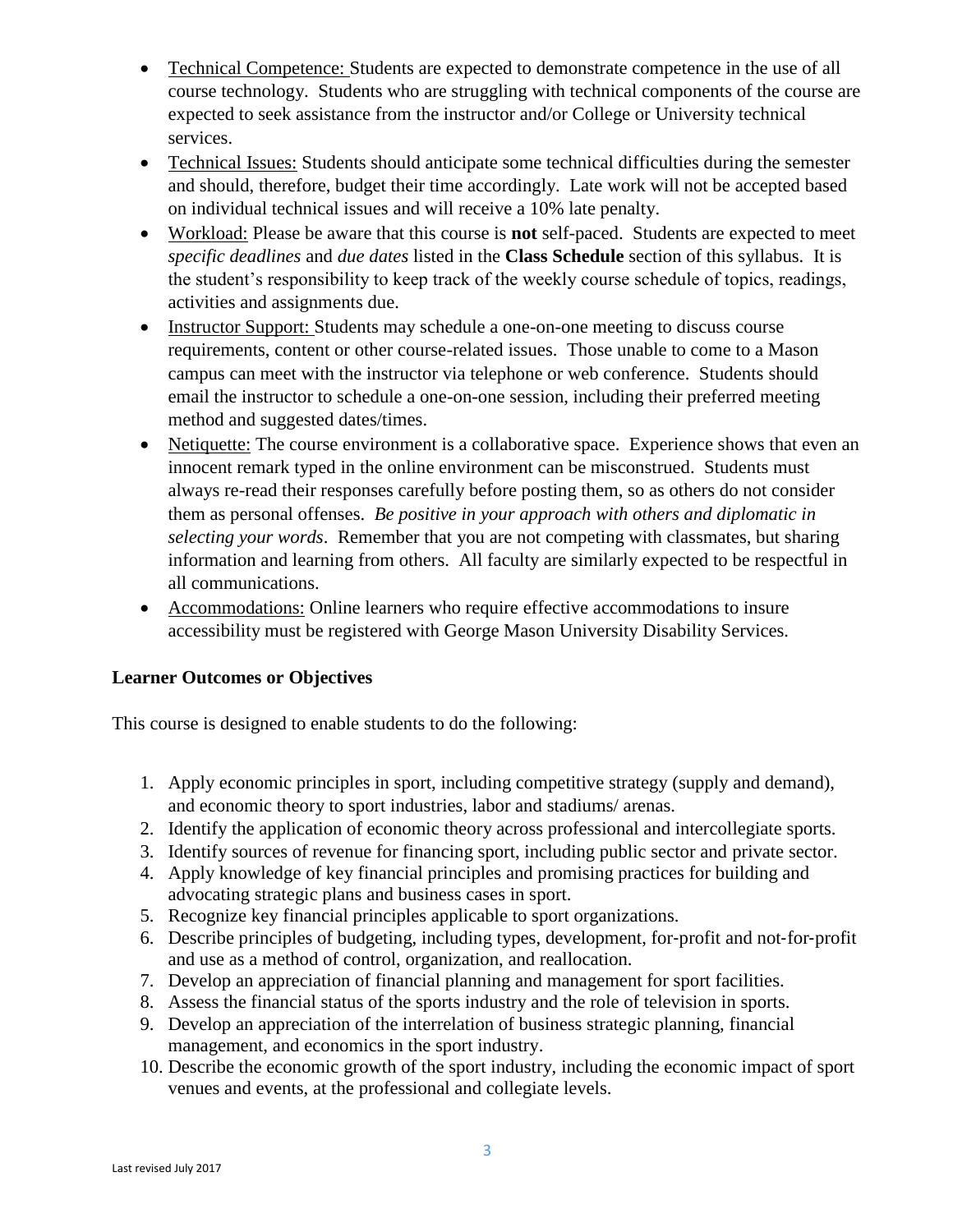**Professional Standards** Upon completion of this course, students will have met the following professional standards: Not Applicable.

## **Required Texts**

Class Preparation: Readings will include assigned chapters within the text and/or current articles and news in sport management to be determined by instructor. Students may be required to be prepared each week with a reading (article, internet item, etc.) directly related to the course content for class discussion.

Required Texts (library reserve copies available for 2hr. check-out at Johnson Center)*:* 

**Leeds, M.A., Allmen, P., & Matheson, V.A. (2018).** *The Economics of Sports,* **6** *th Ed***. Upper Saddle River, NJ: Pearson.**

**Howard, D.R. & Crompton, J.L. (2014).** *Financing Sport, 3rd Ed***. Morgantown, WV: West Virginia University.**

Instruction notice: Professor may assign supplemental readings.

### **Course Performance Evaluation**

Students are expected to submit all assignments on time in the manner outlined by the instructor to the Blackboard classroom. All late work will be penalized 10% for if turned in past the due date.

- **Discussion Board Participation – 20% of final grade**
	- o Weekly discussion board participation is crucial for this class. Posts must meet the requirements for the conversation and be submitted on time.
- **Current Event Article – 10% of final grade**
	- o Student will virtually report on a recent news topic that relates to the financial and economical world of sports and lead a discussion on Blackboard.
- **THIS or THAT Paper – 10% of final grade**
	- o Student will write a persuasive essay that is supported by research on a financial or economic topic provided to them.
- **Class Assignments – 10% of final grade**
	- o Class assignments will include all other assignments that do not fall under the other gradebook categories.
- **Mid-Term – 20% of final grade**
	- o A mid-term paper will be assigned and due on March 10. The paper will primarily be based on the Economics topics covered in the first half of the semester.
- **Start Up Business Plan – 15% of final grade**
	- o A sales pitch video presentation of a new sports business plan will be due on May 5.
- **Final Exam – 15% of final grade**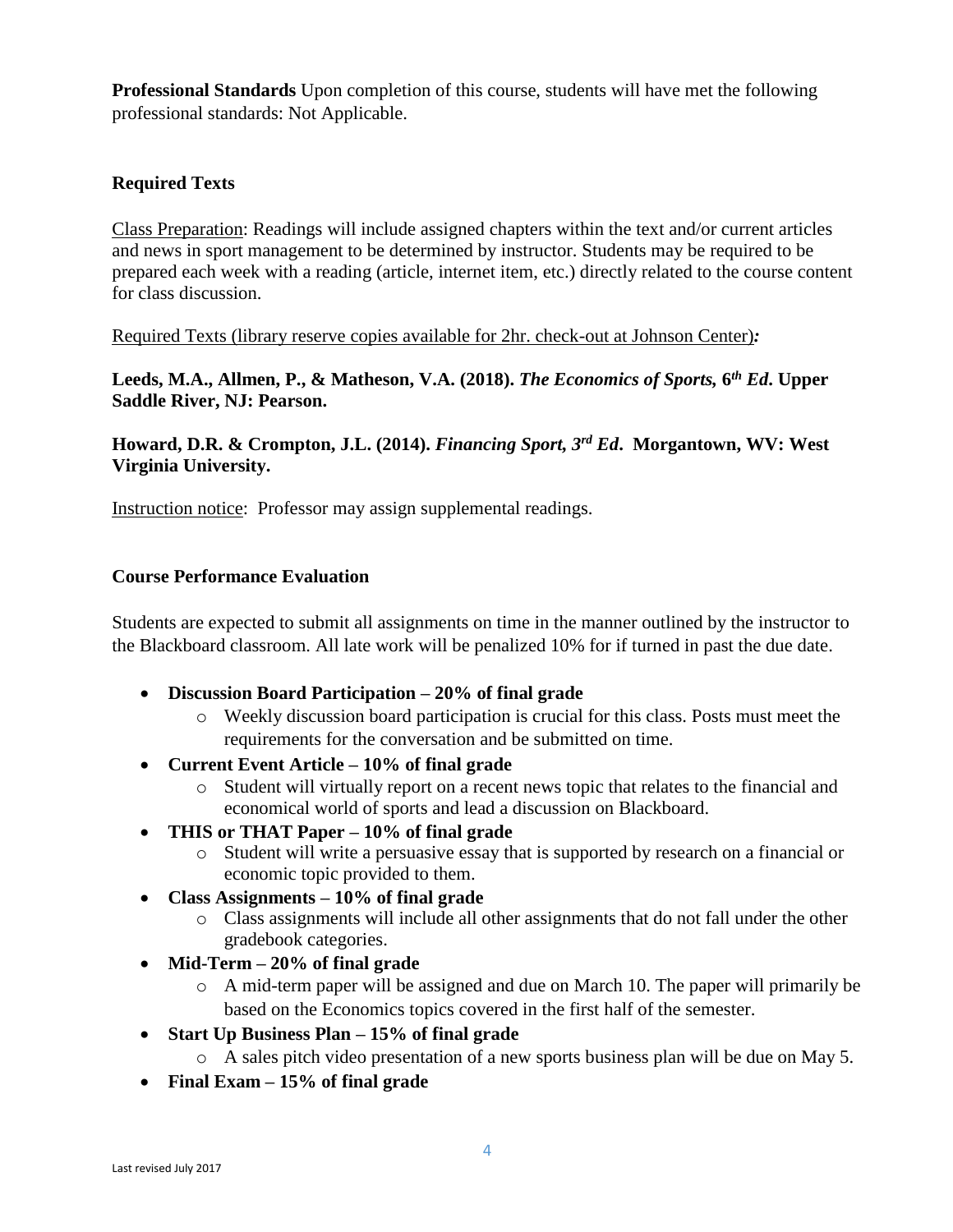$\circ$  A final examination will be given electronically for assigned materials and topics covered in class. The exam will primarily cover topics covered in class after the Midterm. The test will include 100 multiple choice and True/False questions.

#### **Grading**

 $A = 94-100$   $A = 90-3$   $B = 88-9$   $B = 84-7$   $B = 80-3$   $C = 78-9$  $C = 74-7$   $C = 70-3$   $D = 60-9$   $F = 0-59$ 

#### **Professional Dispositions**

See<https://cehd.gmu.edu/students/polices-procedures/>

### **Class Schedule**

Classes begin on Tuesday, January 22 and end on Monday, May 6. The final exam period runs from May 8 through May 15. Spring Break is the week of March 11.

Since this is a 100% online course, there are no meeting dates, however students need to be active online and adhere to due dates of scheduled assignments, papers, projects and discussion board posts. Students should follow the detailed schedule on Blackboard for more information on specific due dates and requirements of work.

Note: Faculty reserves the right to alter the schedule as necessary, with notification to students.

### **Core Values Commitment**

The College of Education and Human Development is committed to collaboration, ethical leadership, innovation, research-based practice, and social justice. Students are expected to adhere to these principles: [http://cehd.gmu.edu/values/.](http://cehd.gmu.edu/values/)

### **GMU Policies and Resources for Students**

### *Policies*

- Students must adhere to the guidelines of the Mason Honor Code (see [http://oai.gmu.edu/the-mason-honor-code/\)](http://oai.gmu.edu/the-mason-honor-code/).
- Students must follow the university policy for Responsible Use of Computing (see [http://universitypolicy.gmu.edu/policies/responsible-use-of-computing/\)](http://universitypolicy.gmu.edu/policies/responsible-use-of-computing/).
- Students are responsible for the content of university communications sent to their Mason email account and are required to activate their account and check it regularly. All communication from the university, college, school, and program will be sent to students **solely** through their Mason email account.